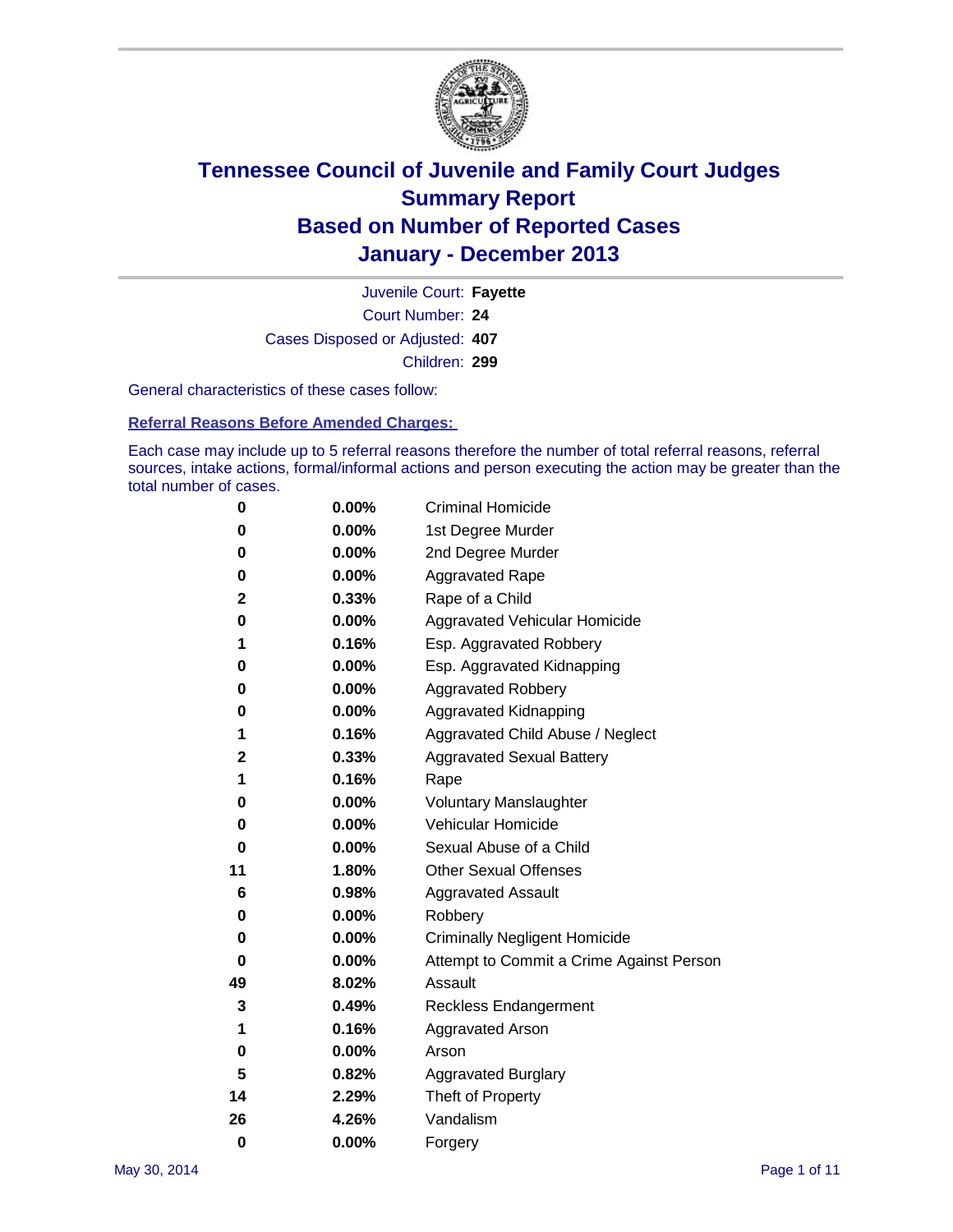

Court Number: **24** Juvenile Court: **Fayette** Cases Disposed or Adjusted: **407** Children: **299**

#### **Referral Reasons Before Amended Charges:**

Each case may include up to 5 referral reasons therefore the number of total referral reasons, referral sources, intake actions, formal/informal actions and person executing the action may be greater than the total number of cases.

| 0           | 0.00% | <b>Worthless Checks</b>                                     |
|-------------|-------|-------------------------------------------------------------|
| 0           | 0.00% | Illegal Possession / Fraudulent Use of Credit / Debit Cards |
| 2           | 0.33% | <b>Burglary</b>                                             |
| 4           | 0.65% | Unauthorized Use of a Vehicle                               |
| 0           | 0.00% | <b>Cruelty to Animals</b>                                   |
| $\bf{0}$    | 0.00% | Sale of Controlled Substances                               |
| 12          | 1.96% | Other Drug Offenses                                         |
| 27          | 4.42% | Possession of Controlled Substances                         |
| 0           | 0.00% | <b>Criminal Attempt</b>                                     |
| $\mathbf 2$ | 0.33% | Carrying Weapons on School Property                         |
| 5           | 0.82% | Unlawful Carrying / Possession of a Weapon                  |
| 9           | 1.47% | <b>Evading Arrest</b>                                       |
| 0           | 0.00% | Escape                                                      |
| 3           | 0.49% | Driving Under Influence (DUI)                               |
| 14          | 2.29% | Possession / Consumption of Alcohol                         |
| 1           | 0.16% | Resisting Stop, Frisk, Halt, Arrest or Search               |
| 0           | 0.00% | <b>Aggravated Criminal Trespass</b>                         |
| 0           | 0.00% | Harassment                                                  |
| 0           | 0.00% | Failure to Appear                                           |
| 4           | 0.65% | Filing a False Police Report                                |
| 1           | 0.16% | Criminal Impersonation                                      |
| 16          | 2.62% | <b>Disorderly Conduct</b>                                   |
| 13          | 2.13% | <b>Criminal Trespass</b>                                    |
| 0           | 0.00% | <b>Public Intoxication</b>                                  |
| 0           | 0.00% | Gambling                                                    |
| 39          | 6.38% | Traffic                                                     |
| $\bf{0}$    | 0.00% | <b>Local Ordinances</b>                                     |
| 14          | 2.29% | Violation of Wildlife Regulations                           |
| $\bf{0}$    | 0.00% | Contempt of Court                                           |
| 0           | 0.00% | Violation of Probation                                      |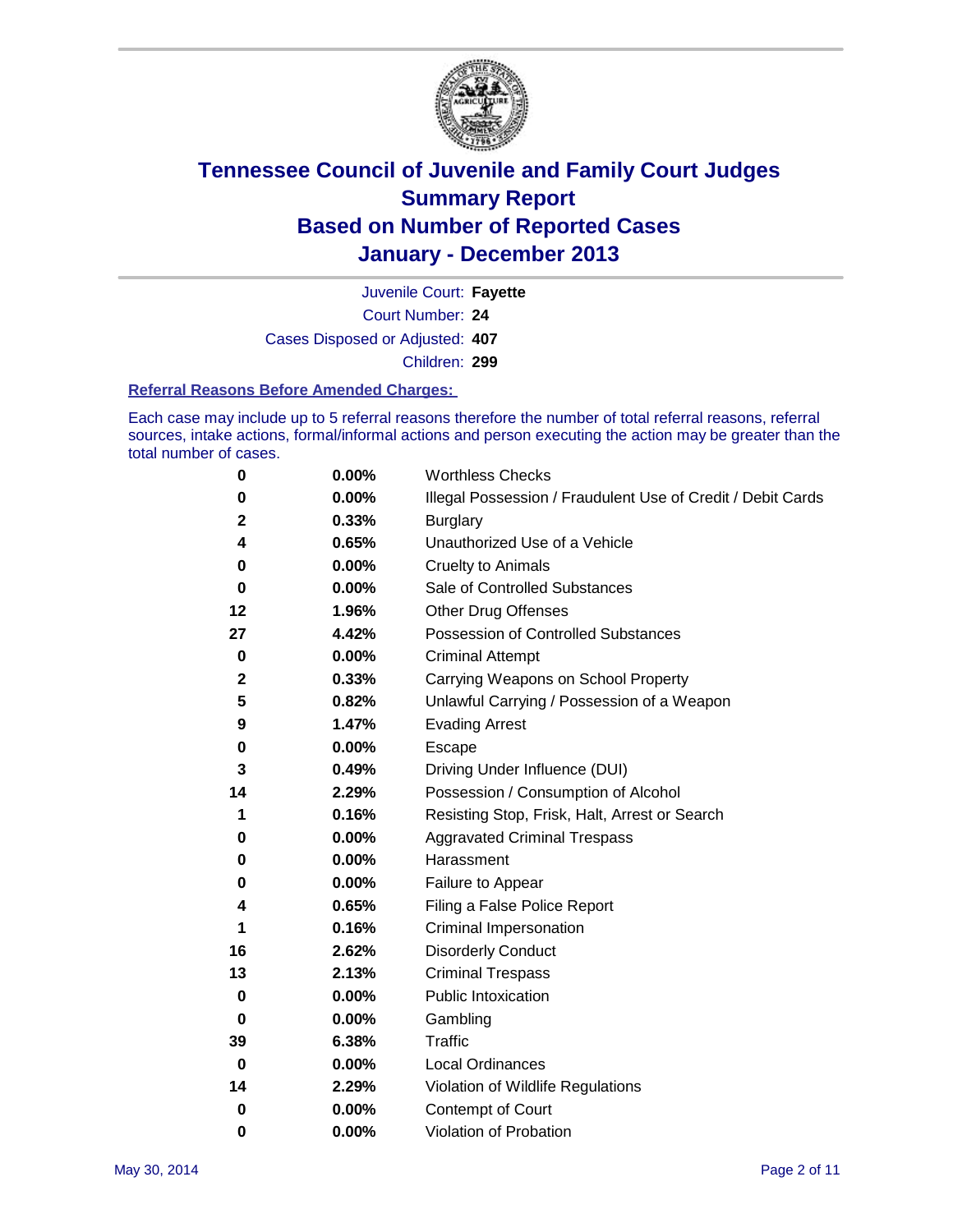

Court Number: **24** Juvenile Court: **Fayette** Cases Disposed or Adjusted: **407** Children: **299**

#### **Referral Reasons Before Amended Charges:**

Each case may include up to 5 referral reasons therefore the number of total referral reasons, referral sources, intake actions, formal/informal actions and person executing the action may be greater than the total number of cases.

| $\bf{0}$                | 0.00%    | Violation of Aftercare                 |
|-------------------------|----------|----------------------------------------|
| 36                      | 5.89%    | <b>Unruly Behavior</b>                 |
| 38                      | 6.22%    | Truancy                                |
| $12 \,$                 | 1.96%    | In-State Runaway                       |
| 1                       | 0.16%    | Out-of-State Runaway                   |
| 14                      | 2.29%    | Possession of Tobacco Products         |
| 0                       | 0.00%    | Violation of a Valid Court Order       |
| 9                       | 1.47%    | <b>Violation of Curfew</b>             |
| 0                       | 0.00%    | Sexually Abused Child                  |
| 0                       | 0.00%    | <b>Physically Abused Child</b>         |
| 72                      | 11.78%   | Dependency / Neglect                   |
| 0                       | 0.00%    | <b>Termination of Parental Rights</b>  |
| 0                       | 0.00%    | <b>Violation of Pretrial Diversion</b> |
| 0                       | 0.00%    | Violation of Informal Adjustment       |
| 5                       | 0.82%    | <b>Judicial Review</b>                 |
| 0                       | $0.00\%$ | <b>Administrative Review</b>           |
| 0                       | 0.00%    | <b>Foster Care Review</b>              |
| 95                      | 15.55%   | Custody                                |
| 18                      | 2.95%    | Visitation                             |
| 4                       | 0.65%    | Paternity / Legitimation               |
| $\overline{\mathbf{2}}$ | 0.33%    | <b>Child Support</b>                   |
| $\bf{0}$                | 0.00%    | <b>Request for Medical Treatment</b>   |
| $\bf{0}$                | 0.00%    | <b>Consent to Marry</b>                |
| 17                      | 2.78%    | Other                                  |
| 611                     | 100.00%  | <b>Total Referrals</b>                 |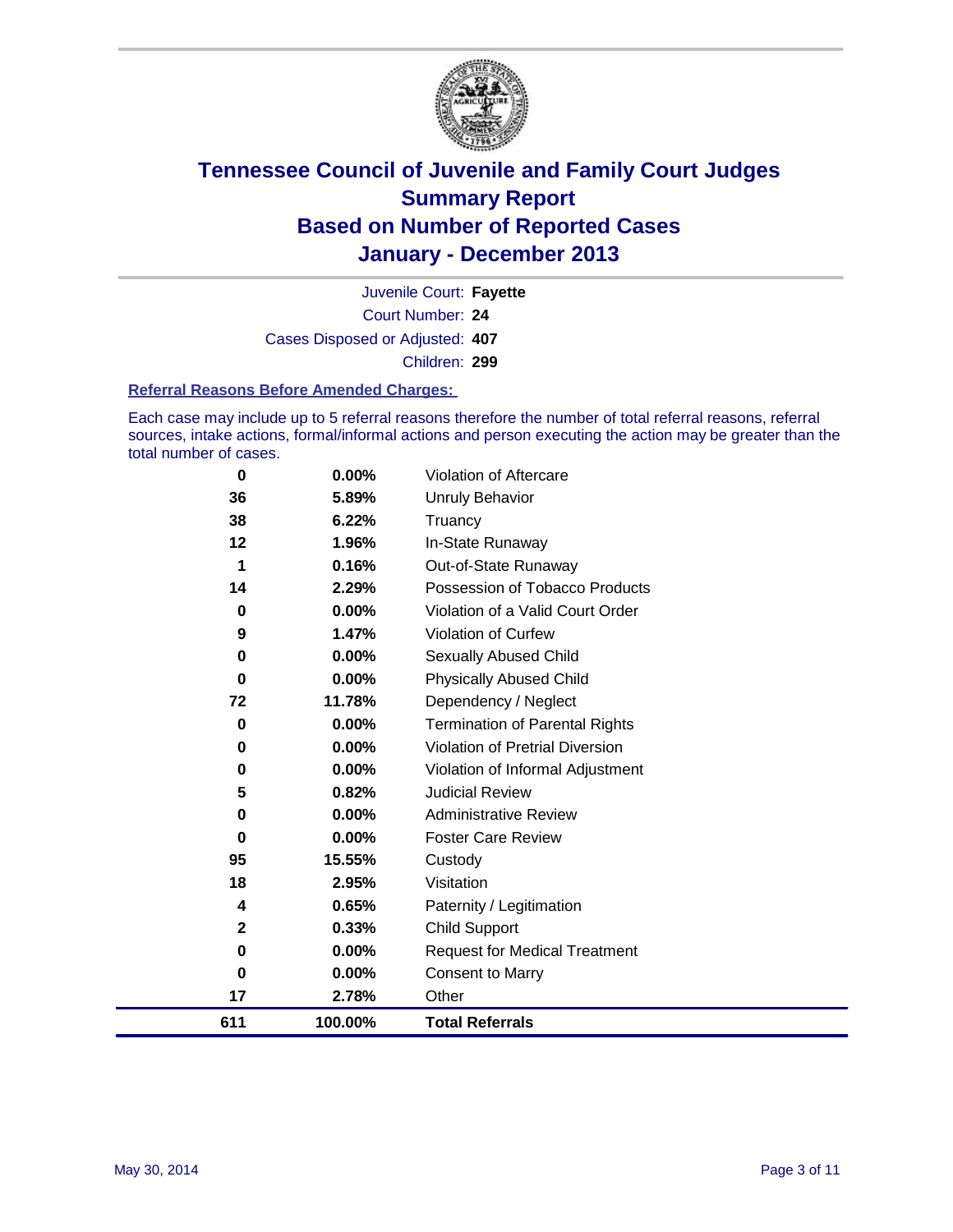

|                            |                                 | Juvenile Court: Fayette           |  |  |
|----------------------------|---------------------------------|-----------------------------------|--|--|
| Court Number: 24           |                                 |                                   |  |  |
|                            | Cases Disposed or Adjusted: 407 |                                   |  |  |
|                            |                                 | Children: 299                     |  |  |
| <b>Referral Sources: 1</b> |                                 |                                   |  |  |
| 300                        | 49.10%                          | Law Enforcement                   |  |  |
| 102                        | 16.69%                          | Parents                           |  |  |
| 9                          | 1.47%                           | <b>Relatives</b>                  |  |  |
| 0                          | 0.00%                           | Self                              |  |  |
| 53                         | 8.67%                           | School                            |  |  |
| 0                          | 0.00%                           | <b>CSA</b>                        |  |  |
| 112                        | 18.33%                          | <b>DCS</b>                        |  |  |
| 0                          | $0.00\%$                        | <b>Other State Department</b>     |  |  |
| 1                          | 0.16%                           | <b>District Attorney's Office</b> |  |  |
| $\mathbf{2}$               | 0.33%                           | <b>Court Staff</b>                |  |  |
| 0                          | $0.00\%$                        | Social Agency                     |  |  |
| 6                          | 0.98%                           | <b>Other Court</b>                |  |  |
| 13                         | 2.13%                           | Victim                            |  |  |
| 1                          | 0.16%                           | Child & Parent                    |  |  |
| 0                          | 0.00%                           | Hospital                          |  |  |

 **0.00%** Unknown **1.96%** Other **100.00% Total Referral Sources**

### **Age of Child at Referral: 2**

|    | 100.00%  | <b>Total Child Count</b> |
|----|----------|--------------------------|
| 0  | $0.00\%$ | Unknown                  |
| 0  | $0.00\%$ | Ages 19 and Over         |
| 66 | 22.07%   | Ages 17 through 18       |
| 77 | 25.75%   | Ages 15 through 16       |
| 46 | 15.38%   | Ages 13 through 14       |
| 21 | 7.02%    | Ages 11 through 12       |
| 89 | 29.77%   | Ages 10 and Under        |
|    | 299      |                          |

<sup>1</sup> If different than number of Referral Reasons (611), verify accuracy of your court's data.

<sup>2</sup> One child could be counted in multiple categories, verify accuracy of your court's data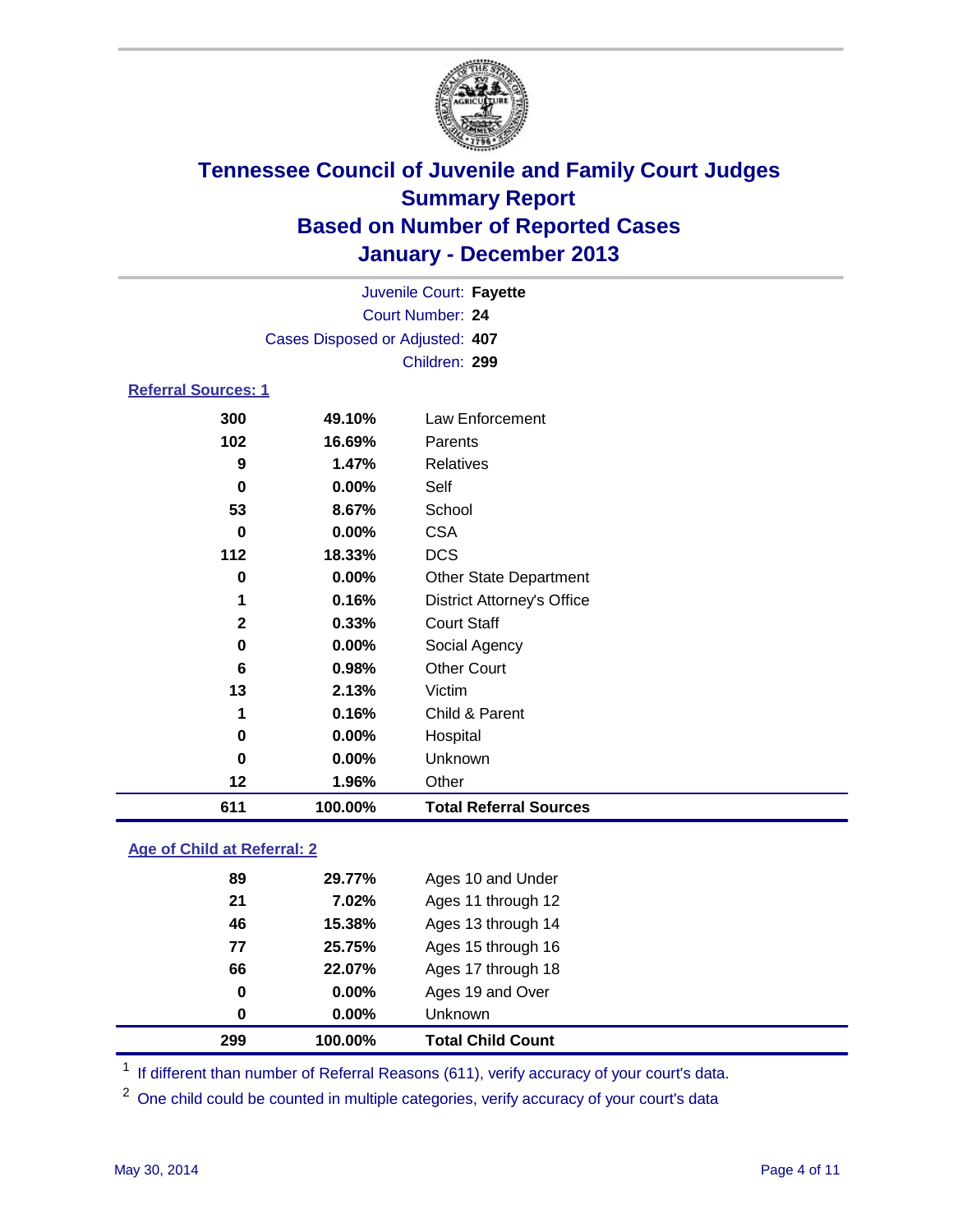

|                                         |                                 | Juvenile Court: Fayette  |
|-----------------------------------------|---------------------------------|--------------------------|
|                                         |                                 | Court Number: 24         |
|                                         | Cases Disposed or Adjusted: 407 |                          |
|                                         |                                 | Children: 299            |
| Sex of Child: 1                         |                                 |                          |
| 198                                     | 66.22%                          | Male                     |
| 101                                     | 33.78%                          | Female                   |
| $\bf{0}$                                | 0.00%                           | Unknown                  |
| 299                                     | 100.00%                         | <b>Total Child Count</b> |
| Race of Child: 1                        |                                 |                          |
| 154                                     | 51.51%                          | White                    |
| 132                                     | 44.15%                          | African American         |
| $\mathbf 2$                             | 0.67%                           | Native American          |
| $\mathbf 0$                             | 0.00%                           | Asian                    |
| $\overline{7}$                          | 2.34%                           | Mixed                    |
| 4                                       | 1.34%                           | Unknown                  |
| 299                                     | 100.00%                         | <b>Total Child Count</b> |
| <b>Hispanic Origin: 1</b>               |                                 |                          |
| 6                                       | 2.01%                           | Yes                      |
| 293                                     | 97.99%                          | <b>No</b>                |
| $\mathbf 0$                             | 0.00%                           | Unknown                  |
| 299                                     | 100.00%                         | <b>Total Child Count</b> |
| <b>School Enrollment of Children: 1</b> |                                 |                          |
| 233                                     | 77.93%                          | Yes                      |
| 50                                      | 16.72%                          | <b>No</b>                |
| 16                                      | 5.35%                           | Unknown                  |
| 299                                     | 100.00%                         | <b>Total Child Count</b> |

One child could be counted in multiple categories, verify accuracy of your court's data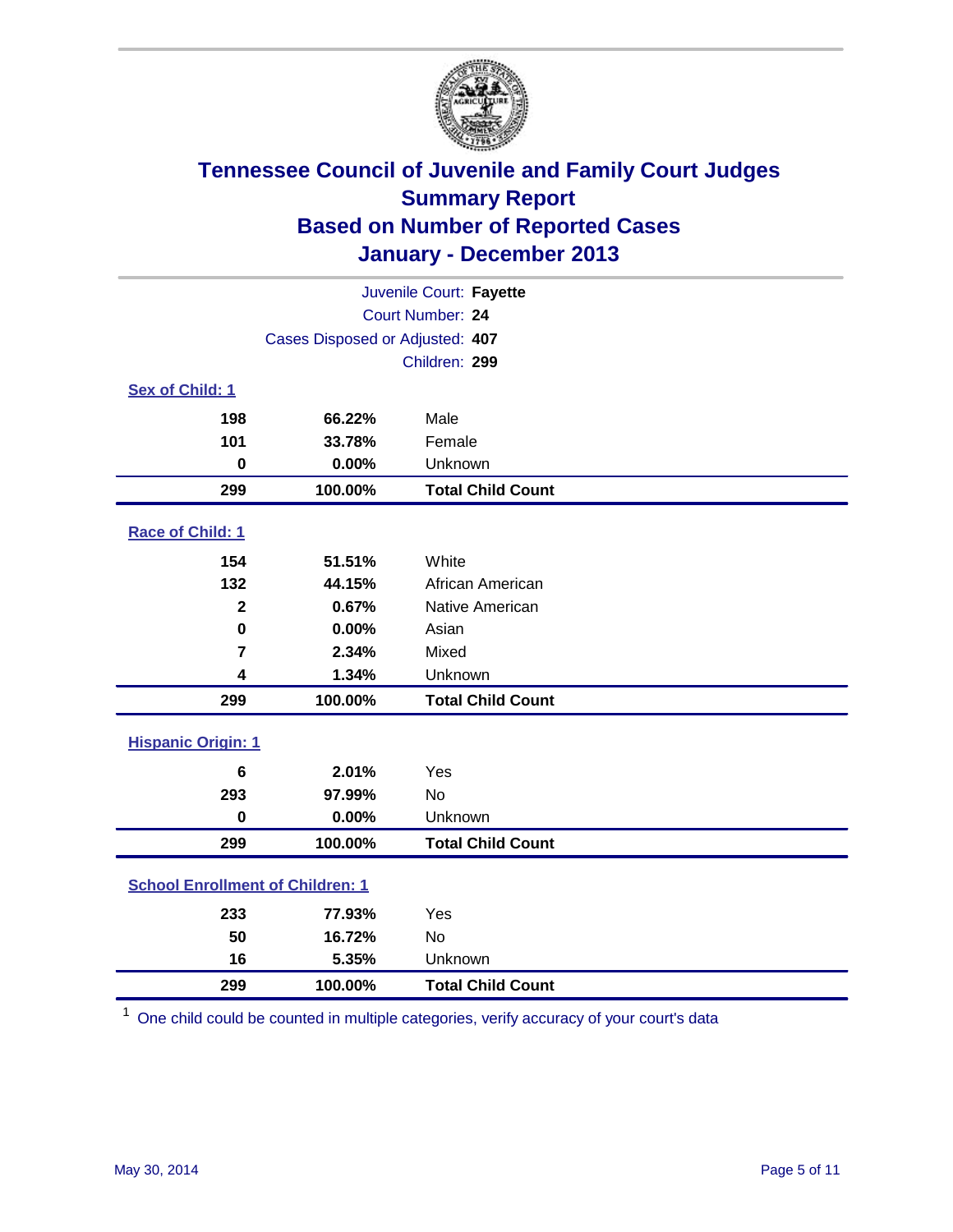

Court Number: **24** Juvenile Court: **Fayette** Cases Disposed or Adjusted: **407** Children: **299**

### **Living Arrangement of Child at Time of Referral: 1**

| 299 | 100.00%       | <b>Total Child Count</b>     |
|-----|---------------|------------------------------|
|     | 1.34%<br>4    | Other                        |
| 18  | 6.02%         | Unknown                      |
|     | $0.00\%$<br>0 | Independent                  |
|     | $0.00\%$<br>0 | In an Institution            |
|     | 1<br>0.33%    | In a Residential Center      |
|     | 1<br>0.33%    | In a Group Home              |
| 11  | 3.68%         | With Foster Family           |
|     | 2<br>0.67%    | <b>With Adoptive Parents</b> |
| 55  | 18.39%        | <b>With Relatives</b>        |
| 38  | 12.71%        | With Father                  |
| 114 | 38.13%        | With Mother                  |
|     | 3<br>1.00%    | With Mother and Stepfather   |
|     | $0.00\%$<br>0 | With Father and Stepmother   |
| 52  | 17.39%        | With Both Biological Parents |
|     |               |                              |

#### **Type of Detention: 2**

| 407 | 100.00%  | <b>Total Detention Count</b> |  |
|-----|----------|------------------------------|--|
| 0   | $0.00\%$ | Other                        |  |
| 407 | 100.00%  | Does Not Apply               |  |
| 0   | $0.00\%$ | <b>Unknown</b>               |  |
| 0   | $0.00\%$ | <b>Psychiatric Hospital</b>  |  |
| 0   | 0.00%    | Jail - No Separation         |  |
| 0   | $0.00\%$ | Jail - Partial Separation    |  |
| 0   | $0.00\%$ | Jail - Complete Separation   |  |
| 0   | 0.00%    | Juvenile Detention Facility  |  |
| 0   | $0.00\%$ | Non-Secure Placement         |  |
|     |          |                              |  |

<sup>1</sup> One child could be counted in multiple categories, verify accuracy of your court's data

If different than number of Cases (407) verify accuracy of your court's data.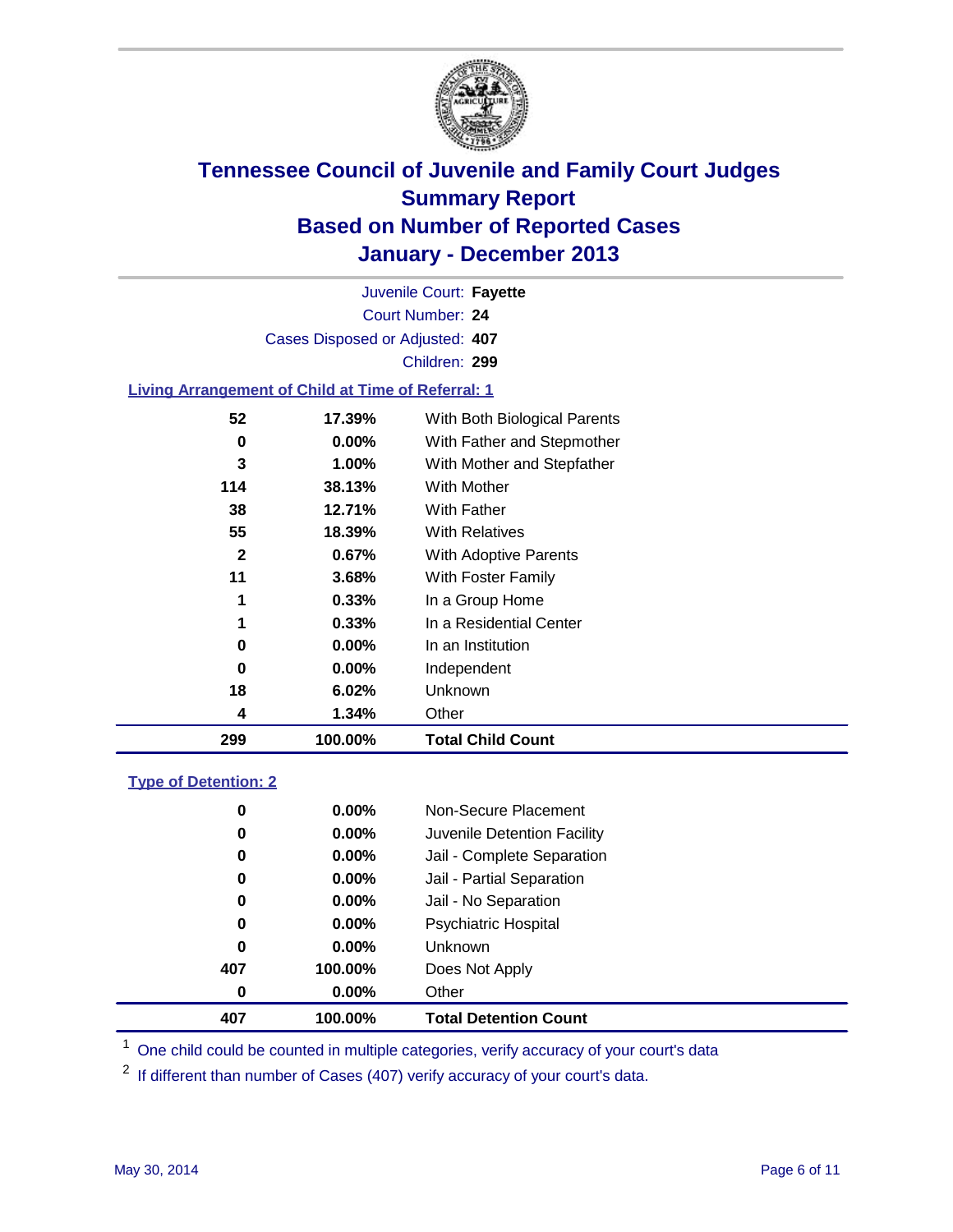

|                                                    | Juvenile Court: Fayette         |                                      |  |  |  |  |
|----------------------------------------------------|---------------------------------|--------------------------------------|--|--|--|--|
|                                                    | Court Number: 24                |                                      |  |  |  |  |
|                                                    | Cases Disposed or Adjusted: 407 |                                      |  |  |  |  |
|                                                    | Children: 299                   |                                      |  |  |  |  |
| <b>Placement After Secure Detention Hearing: 1</b> |                                 |                                      |  |  |  |  |
| 0                                                  | 0.00%                           | Returned to Prior Living Arrangement |  |  |  |  |
| 0                                                  | 0.00%                           | Juvenile Detention Facility          |  |  |  |  |
| 0                                                  | 0.00%                           | Jail                                 |  |  |  |  |
| 0                                                  | 0.00%                           | Shelter / Group Home                 |  |  |  |  |
| 0                                                  | 0.00%                           | <b>Foster Family Home</b>            |  |  |  |  |
| 0                                                  | 0.00%                           | <b>Psychiatric Hospital</b>          |  |  |  |  |
| 0                                                  | 0.00%                           | Unknown                              |  |  |  |  |
| 407                                                | 100.00%                         | Does Not Apply                       |  |  |  |  |
| 0                                                  | 0.00%                           | Other                                |  |  |  |  |
| 407                                                | 100.00%                         | <b>Total Placement Count</b>         |  |  |  |  |
|                                                    |                                 |                                      |  |  |  |  |
| <b>Intake Actions: 2</b>                           |                                 |                                      |  |  |  |  |
| 468                                                | 76.60%                          | <b>Petition Filed</b>                |  |  |  |  |
| 14                                                 | 2.29%                           | <b>Motion Filed</b>                  |  |  |  |  |
| 17                                                 | 2.78%                           | <b>Citation Processed</b>            |  |  |  |  |
| $\bf{0}$                                           | 0.00%                           | Notification of Paternity Processed  |  |  |  |  |
| 104                                                | 17.02%                          | Scheduling of Judicial Review        |  |  |  |  |
| 1                                                  | 0.16%                           | Scheduling of Administrative Review  |  |  |  |  |
| 0                                                  | 0.00%                           | Scheduling of Foster Care Review     |  |  |  |  |
| 0                                                  | 0.00%                           | Unknown                              |  |  |  |  |
| 0                                                  | 0.00%                           | Does Not Apply                       |  |  |  |  |
| 7                                                  | 1.15%                           | Other                                |  |  |  |  |
| 611                                                | 100.00%                         | <b>Total Intake Count</b>            |  |  |  |  |

<sup>1</sup> If different than number of Cases (407) verify accuracy of your court's data.

If different than number of Referral Reasons (611), verify accuracy of your court's data.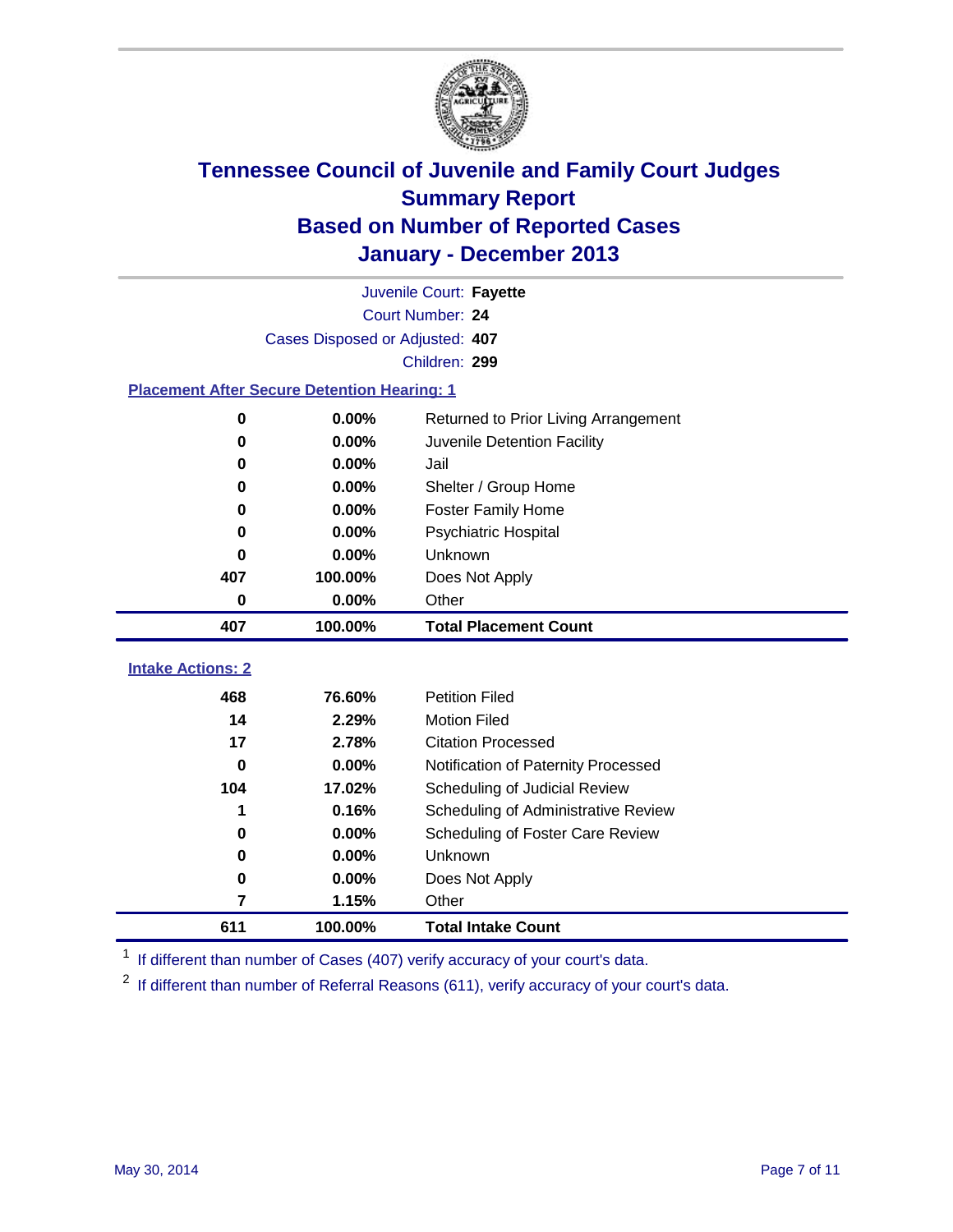

Court Number: **24** Juvenile Court: **Fayette** Cases Disposed or Adjusted: **407** Children: **299**

#### **Last Grade Completed by Child: 1**

| 30          | 10.03%  | Too Young for School     |
|-------------|---------|--------------------------|
| 8           | 2.68%   | Preschool                |
| 5           | 1.67%   | Kindergarten             |
| 1           | 0.33%   | 1st Grade                |
| 7           | 2.34%   | 2nd Grade                |
| 6           | 2.01%   | 3rd Grade                |
| 10          | 3.34%   | 4th Grade                |
| 6           | 2.01%   | 5th Grade                |
| 14          | 4.68%   | 6th Grade                |
| 11          | 3.68%   | 7th Grade                |
| 18          | 6.02%   | 8th Grade                |
| 27          | 9.03%   | 9th Grade                |
| 39          | 13.04%  | 10th Grade               |
| 40          | 13.38%  | 11th Grade               |
| 1           | 0.33%   | 12th Grade               |
| 0           | 0.00%   | Non-Graded Special Ed    |
| 0           | 0.00%   | <b>GED</b>               |
| 9           | 3.01%   | Graduated                |
| 1           | 0.33%   | Never Attended School    |
| 64          | 21.40%  | Unknown                  |
| $\mathbf 2$ | 0.67%   | Other                    |
| 299         | 100.00% | <b>Total Child Count</b> |

One child could be counted in multiple categories, verify accuracy of your court's data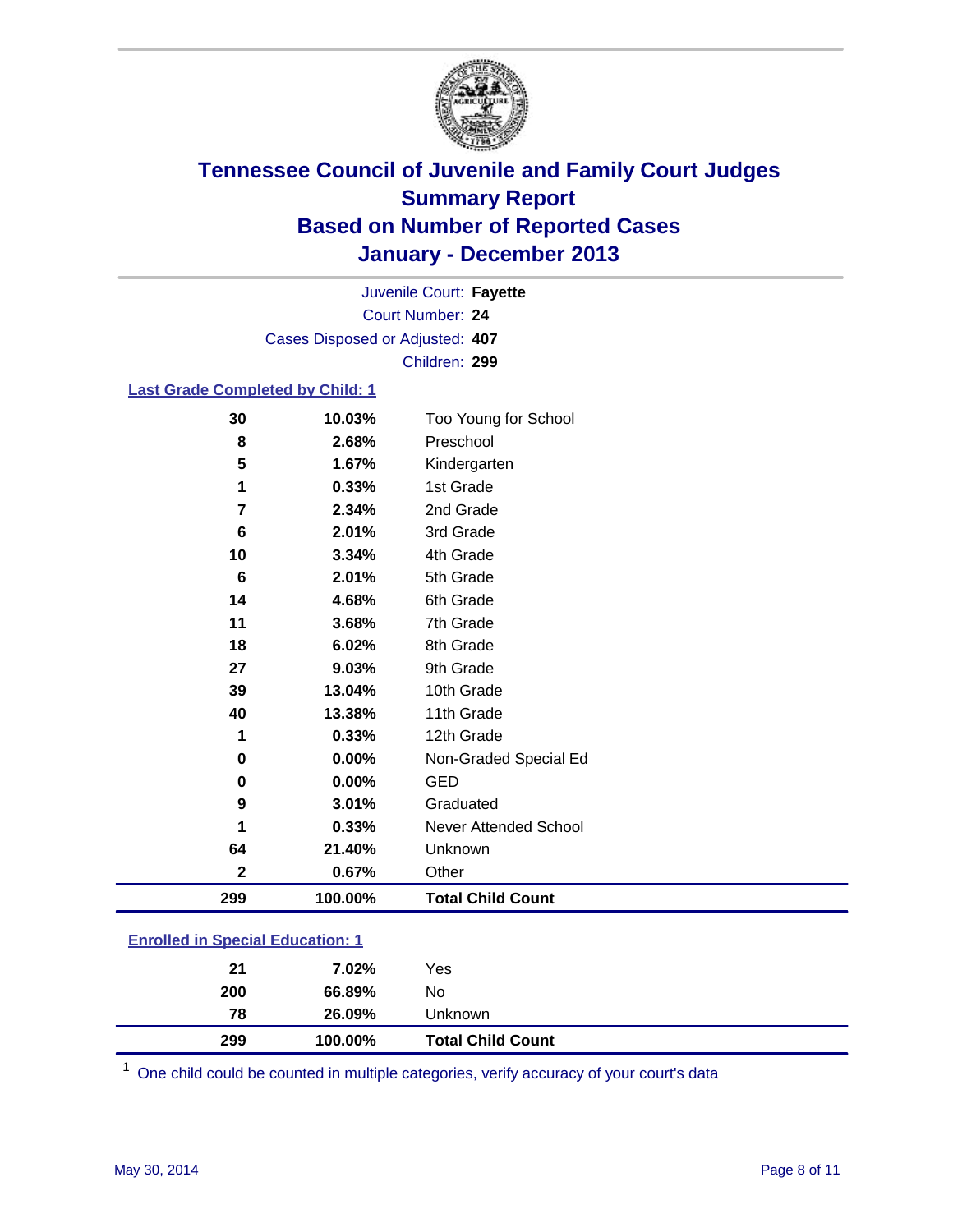

|                              |                                 | Juvenile Court: Fayette   |
|------------------------------|---------------------------------|---------------------------|
|                              |                                 | Court Number: 24          |
|                              | Cases Disposed or Adjusted: 407 |                           |
|                              |                                 | Children: 299             |
| <b>Action Executed By: 1</b> |                                 |                           |
| 611                          | 100.00%                         | Judge                     |
| 0                            | $0.00\%$                        | Magistrate                |
| 0                            | $0.00\%$                        | <b>YSO</b>                |
| 0                            | $0.00\%$                        | Other                     |
| 0                            | $0.00\%$                        | Unknown                   |
| 611                          | 100.00%                         | <b>Total Action Count</b> |

### **Formal / Informal Actions: 1**

| 215 | 35.19%   | Dismissed                                        |
|-----|----------|--------------------------------------------------|
| 0   | $0.00\%$ | Retired / Nolle Prosequi                         |
| 5   | 0.82%    | <b>Complaint Substantiated Delinquent</b>        |
| 3   | 0.49%    | <b>Complaint Substantiated Status Offender</b>   |
| 11  | 1.80%    | <b>Complaint Substantiated Dependent/Neglect</b> |
| 0   | $0.00\%$ | <b>Complaint Substantiated Abused</b>            |
| 0   | $0.00\%$ | <b>Complaint Substantiated Mentally III</b>      |
| 0   | $0.00\%$ | Informal Adjustment                              |
| 1   | 0.16%    | <b>Pretrial Diversion</b>                        |
|     | 0.16%    | <b>Transfer to Adult Court Hearing</b>           |
| 0   | $0.00\%$ | Charges Cleared by Transfer to Adult Court       |
| 148 | 24.22%   | Special Proceeding                               |
| 5   | 0.82%    | <b>Review Concluded</b>                          |
| 212 | 34.70%   | Case Held Open                                   |
| 10  | 1.64%    | Other                                            |
| 0   | $0.00\%$ | Unknown                                          |
| 611 | 100.00%  | <b>Total Action Count</b>                        |

<sup>1</sup> If different than number of Referral Reasons (611), verify accuracy of your court's data.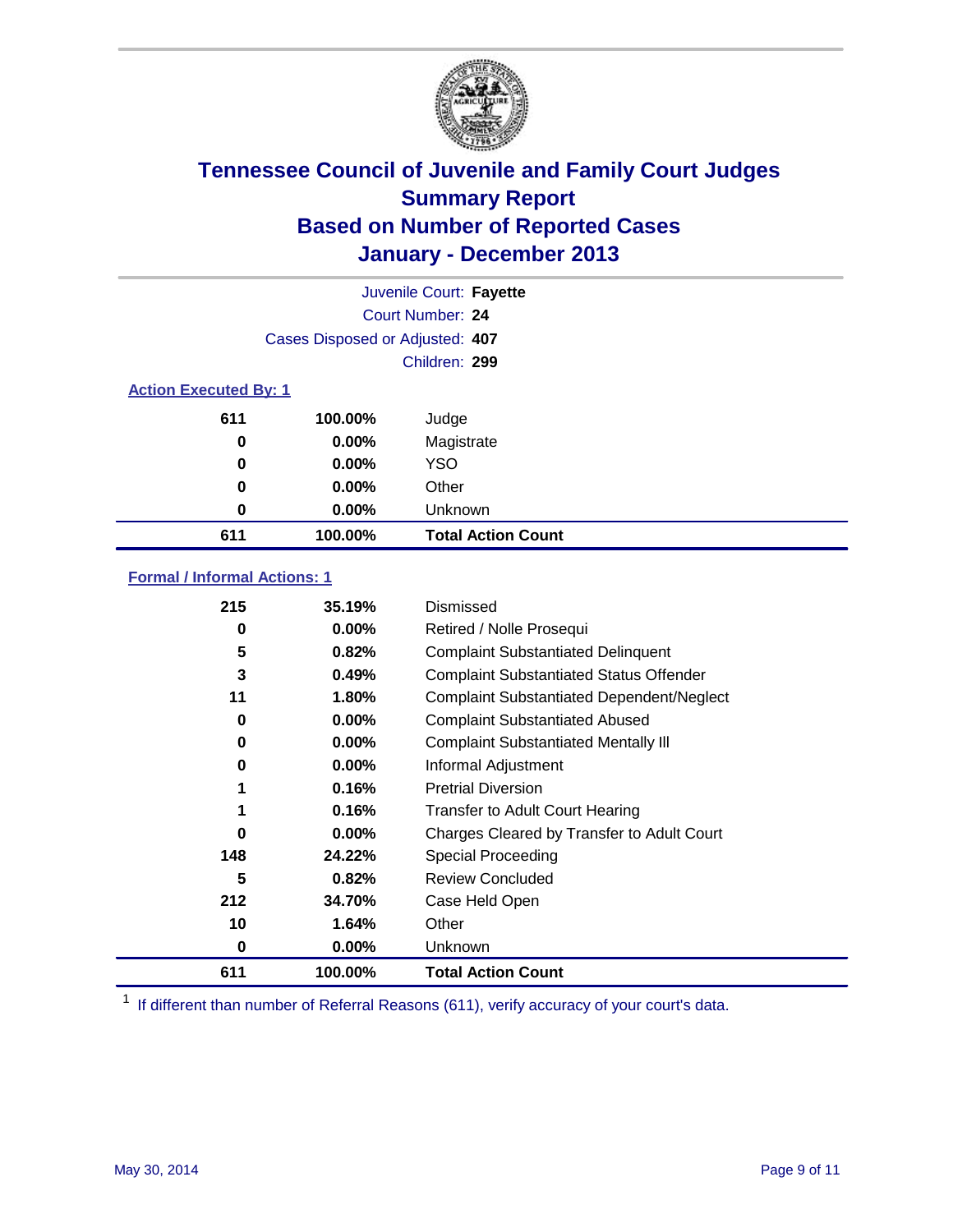

|                       |                                 | Juvenile Court: Fayette                               |
|-----------------------|---------------------------------|-------------------------------------------------------|
|                       |                                 | Court Number: 24                                      |
|                       | Cases Disposed or Adjusted: 407 |                                                       |
|                       |                                 | Children: 299                                         |
| <b>Case Outcomes:</b> |                                 | There can be multiple outcomes for one child or case. |
| 144                   | 19.97%                          | Case Dismissed                                        |
| 2                     | 0.28%                           | Case Retired or Nolle Prosequi                        |
| 14                    | 1.94%                           | Warned / Counseled                                    |
| 204                   | 28.29%                          | Held Open For Review                                  |
| 4                     | 0.55%                           | Supervision / Probation to Juvenile Court             |
| 5                     | 0.69%                           | <b>Probation to Parents</b>                           |
| 31                    | 4.30%                           | Referral to Another Entity for Supervision / Service  |
| 5                     | 0.69%                           | Referred for Mental Health Counseling                 |
| 4                     | 0.55%                           | Referred for Alcohol and Drug Counseling              |
| 1                     | 0.14%                           | <b>Referred to Alternative School</b>                 |
| 0                     | 0.00%                           | Referred to Private Child Agency                      |
| 3                     | 0.42%                           | Referred to Defensive Driving School                  |
| 0                     | 0.00%                           | Referred to Alcohol Safety School                     |
| 0                     | 0.00%                           | Referred to Juvenile Court Education-Based Program    |
| 0                     | 0.00%                           | Driver's License Held Informally                      |
| 0                     | 0.00%                           | <b>Voluntary Placement with DMHMR</b>                 |
| 0                     | 0.00%                           | <b>Private Mental Health Placement</b>                |
| 0                     | 0.00%                           | <b>Private MR Placement</b>                           |
| 0                     | 0.00%                           | Placement with City/County Agency/Facility            |
| 0                     | 0.00%                           | Placement with Relative / Other Individual            |
| 5                     | 0.69%                           | Fine                                                  |
| 28                    | 3.88%                           | <b>Public Service</b>                                 |
| 11                    | 1.53%                           | Restitution                                           |
| 0                     | 0.00%                           | <b>Runaway Returned</b>                               |
| 24                    | 3.33%                           | No Contact Order                                      |
| 0                     | 0.00%                           | Injunction Other than No Contact Order                |
| 2                     | 0.28%                           | <b>House Arrest</b>                                   |
| 1                     | 0.14%                           | <b>Court Defined Curfew</b>                           |
| 0                     | 0.00%                           | Dismissed from Informal Adjustment                    |
| 0                     | 0.00%                           | <b>Dismissed from Pretrial Diversion</b>              |
| 0                     | 0.00%                           | Released from Probation                               |
| 0                     | 0.00%                           | <b>Transferred to Adult Court</b>                     |
| 0                     | $0.00\%$                        | <b>DMHMR Involuntary Commitment</b>                   |